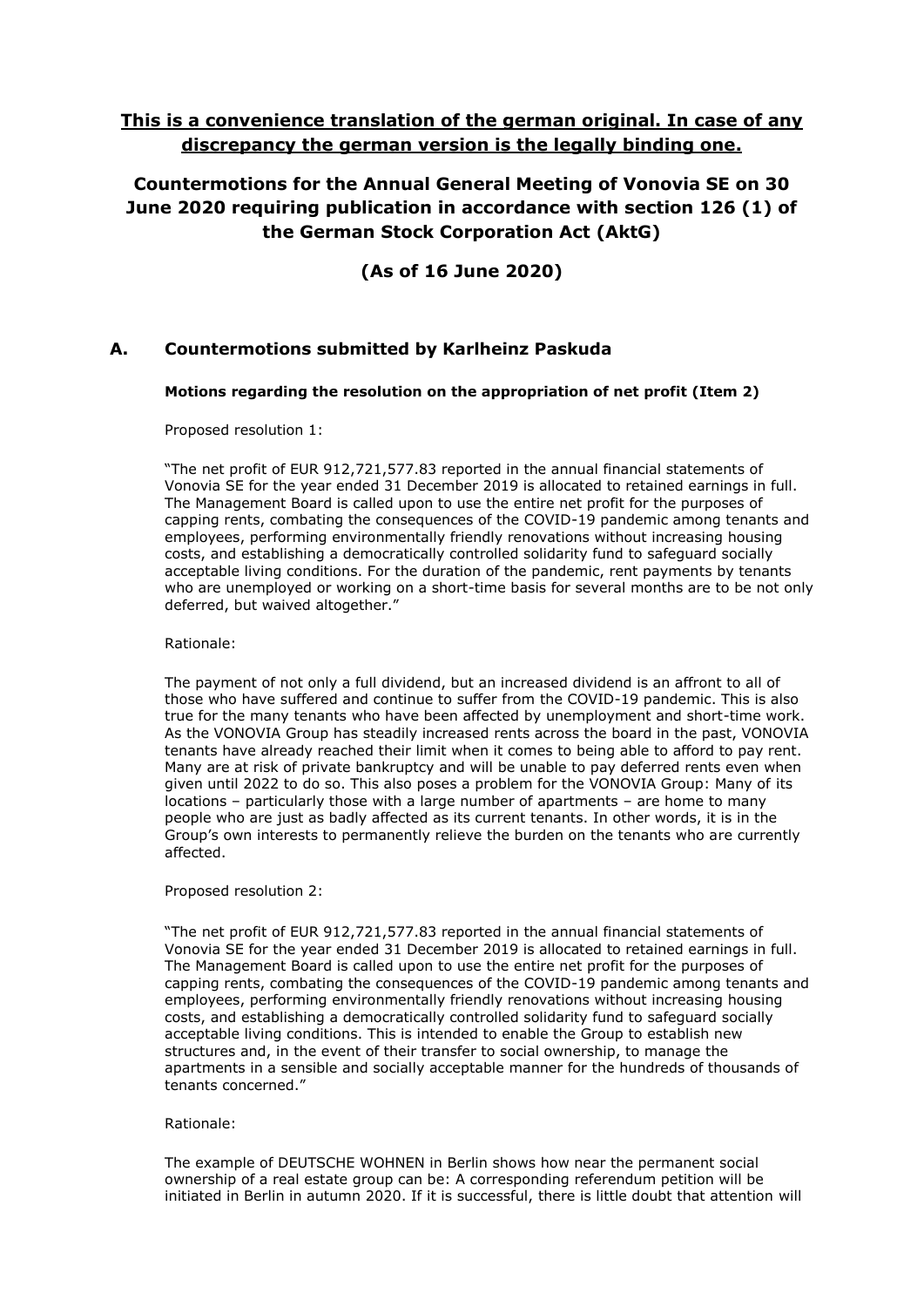turn to the social ownership of other real estate groups, not least since the conditions for this are provided for by the German Basic Law.

As the fundamental right to housing is undisputed in society, the VONOVIA Group should prepare itself for a development of this nature. The best way to achieve this is to adopt a business policy that is geared towards social criteria right now. This includes a maximum profit of 4%. In other words, only 4% of the total rent should be distributed as profit in non-pandemic years, not 34%. In crisis years like 2020, no profit should be distributed at all.

## **B. Countermotion submitted by Rainer Wiederhold**

### **Motion regarding the resolution on the appropriation of net profit (Item 2)**

Proposed resolution:

"The net profit of EUR 912,721,577.83 reported in the annual financial statements of Vonovia SE for the year ended 31 December 2019 is allocated to retained earnings in full. The Management Board is called upon to use the entire net profit for the purposes of capping rents, combating the consequences of the COVID-19 pandemic among tenants and employees, performing environmentally friendly renovations without increasing housing costs, and establishing a democratically controlled solidarity fund to safeguard socially acceptable living conditions. In Swedish residential areas with a high proportion of population groups in precarious situations, a first step in this direction could be to grant three rent-free months for those affected by the COVID-19 crisis."

#### Rationale

The district of Husby in Stockholm is one of the areas of Sweden that has been hardest hit by the COVID-19 pandemic, both financially and in terms of health.

Having your own home is particularly important during the pandemic, including so that you can follow the instructions of the Swedish health authorities and protect yourself and others against the virus. As long ago as March, the Swedish Enforcement Authority was warning that forced evictions as a way to recover debts could accumulate as a result of the pandemic. Despite this, Vonovia tenants have yet to be granted any collective legal rights specifically protecting them against forced eviction and rent increases. Instead, Vonovia has stated its intention to find individual solutions for affected tenants. This is extremely problematic, however, as not all tenants are able to communicate their individual situation in a targeted way and enforce their rights.

This is why collective solutions must be found for Vonovia's tenants in Husby as a whole. The local tenants' campaign "Flagga Gult" (Yellow Flag), which was launched at the start of the pandemic, is demanding three rent-free months for all Vonovia tenants in Husby as a first step.

https://www.stockholmdirekt.se/nyheter/darfor-flaggas-det-gult-ihusby/reptdn!BRArbz4W1n9JByUE4f4VXQ/

Tenants in Husby have put yellow flags in their windows to indicate their support for "Flagga Gult". Thanks to its high level of net profit, Vonovia SE can easily meet this demand.

The "Social Center Husby", which initiated the Flagga Gult campaign, has already been contacted by a number of Vonovia tenants who have either fallen ill or suffered from financial losses as a result of the pandemic. Many tenants require legal and trade union advice and assistance and wish to outline their situation. One particular cause for concern is that some tenants have received debt collection letters, including after the outbreak of the pandemic. This is why more and more tenants are participating in the Flagga Gult campaign.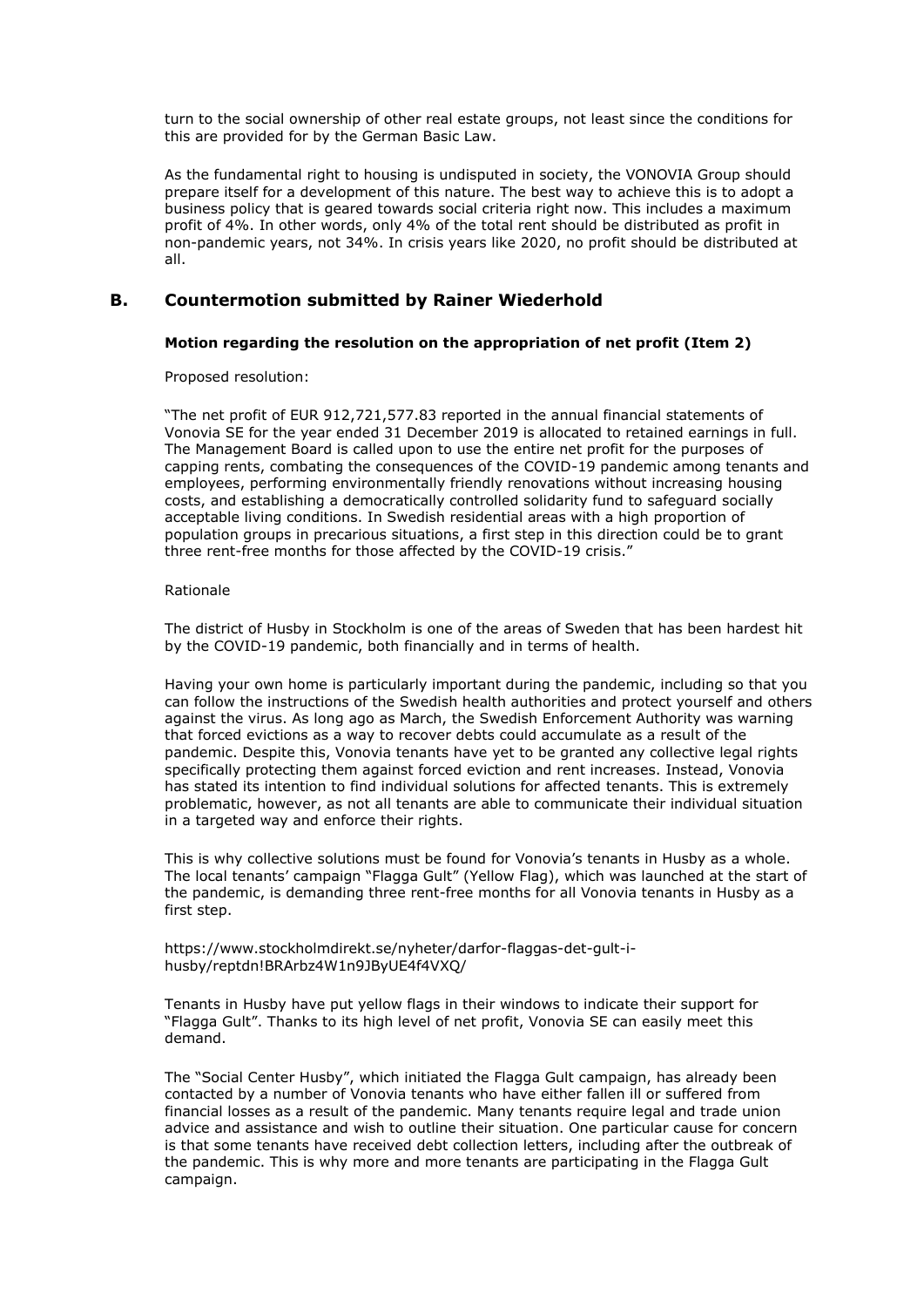In Husby, an area with a large immigrant population and a high degree of urban poverty, many residents work as day labourers or in other precarious conditions. They have had to borrow money from relatives or friends in order to be able to afford their rent. In the long term, however, this only postpones the problems rather than fixing them. Furthermore, taxi drivers, hairdressers and the self-employed are subject to an increased risk of illness. In early April, Rinkeby-Kista, the borough in which Husby is located, had a COVID-19 infection rate that was several times higher than the Stockholm region as a whole (47 out of every 10,000 residents in Rinkeby-Kista, 13 out of every 10,000 residents in the Stockholm region;

see: https://www.thelocal.se/20200407/these-are-the-stockholm-districts-worst-affectedby-thecoronavirus).

Many residents are either ill themselves or have had to look after family members, have lost their jobs as a result of the pandemic, or were already unemployed and now have fewer and fewer opportunities to find new employment. As a first step, Flagga Gult is demanding three rent-free months for all Vonovia tenants in Husby. Following on from this, Vonovia tenants require long-term protection that should be provided collectively rather than on an individual basis. If Vonovia fails to address this problem, the consequences in Husby will be disastrous.

## **C. Countermotion submitted by Dr. Evelyn Luhrenberg**

### **Motion regarding the resolution on the appropriation of net profit (Item 2)**

Proposed resolution:

"The net profit of EUR 912,721,577.83 reported in the annual financial statements of Vonovia SE for the year ended 31 December 2019 is allocated to retained earnings in full. The Management Board is called upon to use the entire net profit for the purposes of capping rents, combating the consequences of the COVID-19 pandemic among tenants and employees, performing environmentally friendly renovations without increasing housing costs, and establishing a democratically controlled solidarity fund to safeguard socially acceptable living conditions. In the neglected housing stock and the marginalised neighbourhoods of the Swedish "Hembla" portfolio in particular, tenant-focused management must be ensured and buildings must be renovated without this necessitating significantly higher rents."

#### Rationale

The Husby district in Rinkeby-Kista borough is among the areas of Stockholm with the highest degree of social and economic marginalisation. Unemployment is almost twice the average for Sweden as a whole. The entire borough is subject to spatial stigmatisation by the Swedish and even European media.

Since acquiring Hembla AB from Blackstone in the previous year, Vonovia owns around 40 percent of the housing stock in Husby. The problems that tenants already had with Blackstone have not improved since the transfer of ownership to Vonovia. Most notably, Vonovia is continuing to use the strategy of "piecemeal renovation" as a means of increasing rents in Husby: Empty apartments are renovated then returned to the market at a significantly higher asking rent.

Meanwhile, non-renovated apartments are being seriously neglected. Tenants have reported holes in kitchen walls, mould, and leaking windows. The buildings have issues with lifts that are continuously out of order or breaking down (which happened five times in April alone). There have also been complaints of a growing number of rats throughout the neighbourhood and in the buildings. The rat problem has arisen only in recent years. There are fears that the infestation could lead to consequential damage to the buildings. Many Vonovia tenants in Husby are large families who frequently use the common laundry rooms in the buildings. However, the machines are often out of order. In the past, an employee of the housing company was commissioned with checking all of the laundry rooms at seven o'clock every morning. This is not currently the case under Vonovia's management, but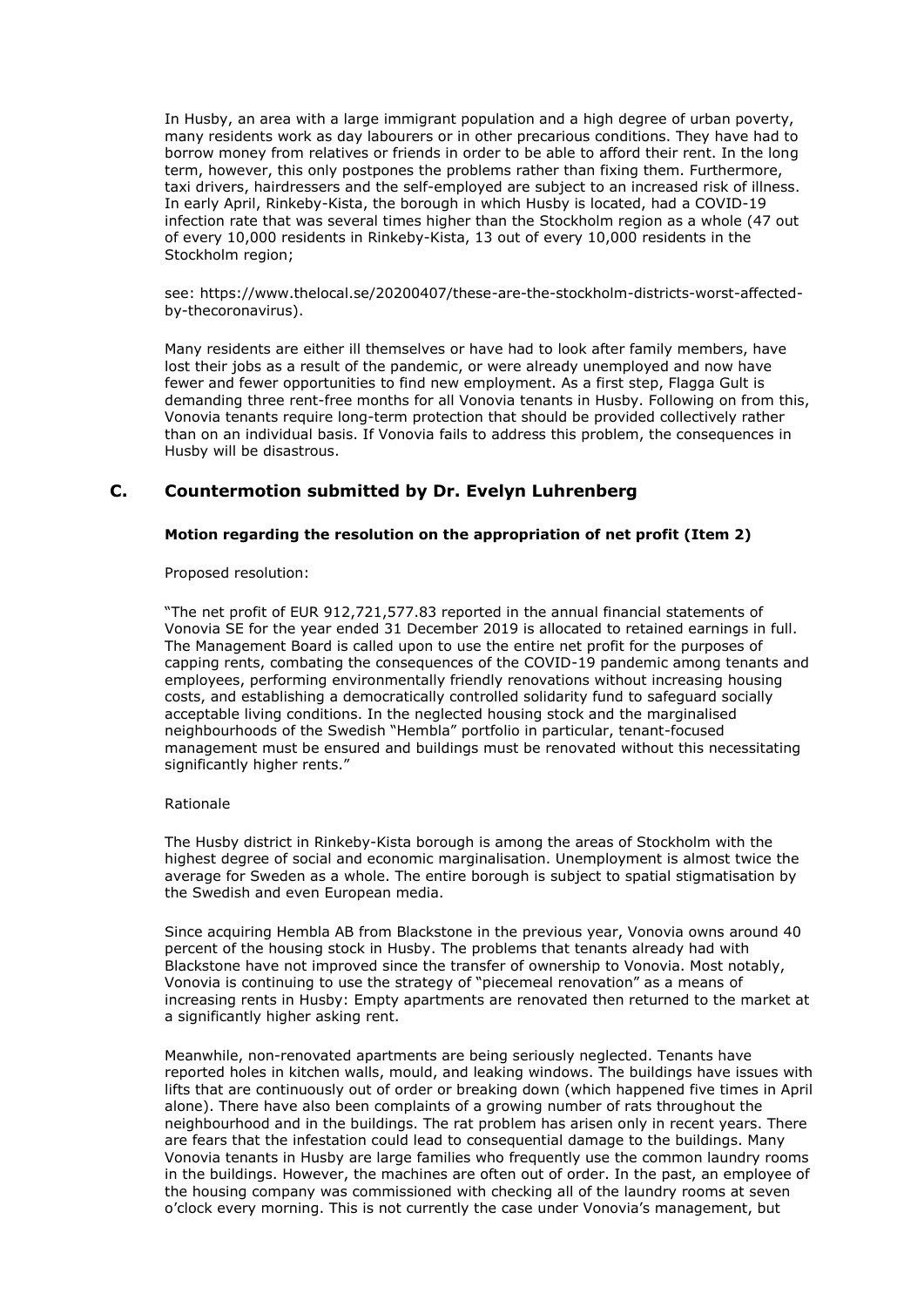would be a good starting point in terms of resolving the problem. The poor maintenance and management of the buildings has also received media coverage in Sweden:

https://www.svt.se/nyheter/lokalt/stockholm/hyresgasterna-kampar-for-battrebostadsmiljo

Irrespective of the higher rents, which Husby residents already find it difficult to afford on account of their precarious situation, the quality of the renovations is also debatable. One tenant was given a new, renovated apartment after their old apartment suffered water damage. However, the new apartments had considerable problems of their own, including protruding screws as well as the familiar issues of mould, discolouration, leaking balcony doors, etc.

Last but not least, Vonovia tenants have encountered considerable difficulties in communicating these issues to the housing company. The local office is only open for four hours a week. Residents have been told to call a regional Vonovia call centre, where they frequently have to wait 45 minutes in a queue and the call centre employees often have no information about the specific situation in Husby, making it even harder for them to resolve the situation.

# **D. Countermotion submitted by Dachverband der Kritischen Aktionärinnen und Aktionäre e.V. (German Association of Ethical Shareholders)**

#### **Motion regarding the resolution on the appropriation of net profit (Item 2)**

Proposed resolution:

"The dividend should be used for the purposes of combating the consequences of the COVID-19 epidemic among the tenants and employees of Vonovia SE, performing sustainable, non-profit-oriented renovations, and establishing a solidarity fund with parity co-determination to safeguard socially acceptable living conditions. No dividend is to be paid."

#### Rationale:

According to calculations by the Platform of Ethical Real Estate Shareholders, the planned dividend payment comprises 37 percent of the rental income generated in 2019. This takes into account the fact that some of Vonovia's income is generated from disposals and other services that do not directly impact the remaining tenants. In 2019, these sources accounted for 9 percent of the operating surplus (income less expenses) generated by Vonovia.

The significant burden on tenants as a result of the measures aimed at increasing dividends and fictional property values had already become socially unacceptable in recent years. As the rent cap in Berlin and the popularity of the "Expropriate Deutsche Wohnen & Co" referendum petition have shown, the model of siphoning off mass income with ever greater intensity is no longer acceptable at a political level either. As such, it is not an economically viable approach for Vonovia.

The burden on the employment, pension and social welfare income of tenants as a result of high dividend payments appears particularly intolerable in light of the conditions arising from the COVID-19 crisis. Many people are experiencing a loss of earnings that is forcing them to go into debt or use their savings simply to pay their rent, a large proportion of which then goes straight into the pockets of financial investors as unproductive profits. Many of the billions that the state is investing in emergency aid and the expansion of social welfare for those affected by the crisis are currently serving as indirect subsidies for private real estate yields, thereby perpetuating a business model that is misguided in the first place. Our society cannot afford to keep financing the crisis gains of the private real estate industry.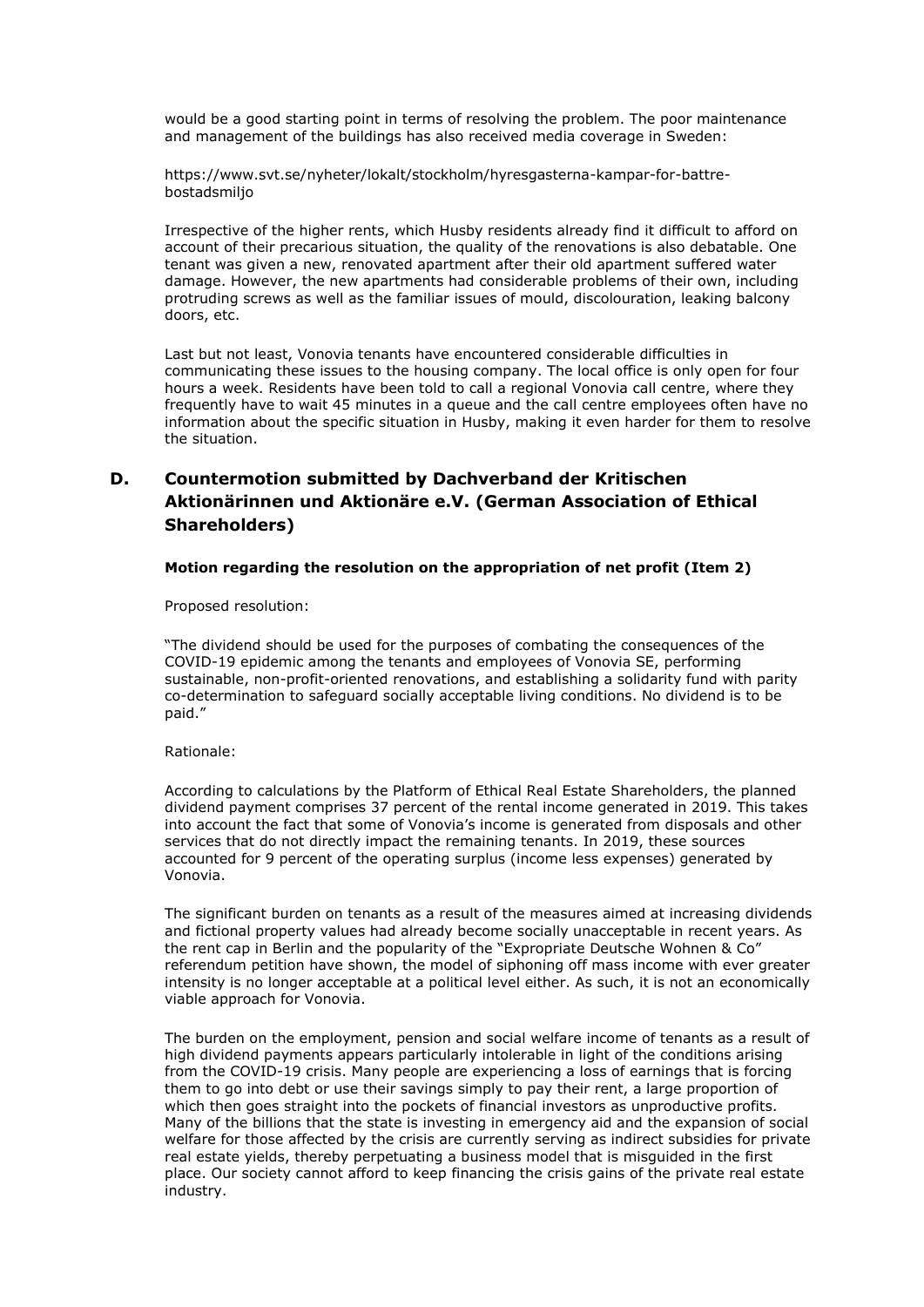To this end, we demand that Vonovia SE refrain from making any dividend payment this year, as well as from making other investments with a view to increasing rents, and that the net profit generated in 2019 instead be distributed as follows:

• Vonovia should not increase rents at any of its locations and should apply the provisions of the Berlin rent cap to its entire housing stock.

• All current contract terminations and eviction proceedings due to default of payment should be ceased and the rent arrears of the affected tenants waived. All rent arrears incurred to date as a result of the COVID-19 crisis should also be waived.

• Vacant housing should be assigned to people in inadequate living conditions.

• Independent welfare advice should be available to assist tenants in applying for welfare benefits.

• The gross rents charged by Vonovia SE for apartments of a standard and adequate size should be limited to 30 percent of the available household income of the respective tenants.

• The portion of net profit not required to cover any losses from the aforementioned measures should be split equally between

o a renovation reserve to be kept separate from the remaining assets, and o a solidarity fund of the housing sector and the tenants to safeguard against future risks of housing provision.

The use of the reserves and the solidarity fund should be co-determined on a parity basis by representatives of tenants, employees and the society of the respective cities. In the interests of the tenants and employees of Vonovia SE, this will also improve the conditions for transferring the apartments to social ownership at limited cost to the public sector and without damage to their structural and economic substance as part of an orderly process in accordance with Art. 15 of the German Basic Law.

## **E. Countermotion submitted by Markus Roeser**

### **Motion regarding the resolution on the appropriation of net profit (Item 2)**

Proposed resolution:

"The net profit of EUR 912,721,577.83 reported in the annual financial statements of Vonovia SE for the year ended 31 December 2019 is allocated to retained earnings in full. The Management Board is called upon to use the entire net profit for the purposes of capping rents, combating the consequences of the COVID-19 pandemic among tenants and employees, performing environmentally friendly renovations without increasing housing costs, and establishing a democratically controlled solidarity fund to safeguard socially acceptable living conditions.

Profits generated by subsidiaries from allocated operating costs are also to be repaid to tenants."

### Rationale

It is still too early to assess the economic consequences of the economic crisis resulting from the COVID-19 pandemic. The number of rent deferrals is currently still manageable. However, it is questionable as to whether it will be possible to realise the planned rent increases in the coming years as tenants' income decreases.

Above and beyond this, the growing tension on many German real estate markets shows that housing and additional tenancy law regulations are increasingly being debated at a political level. Various initiatives in different cities are calling for additional market regulation. the most prominent examples being the rent cap in Berlin and the tightening of rent control ("Mietpreisbremse"). The company's current policy is prompting additional regulation. To pre-empt this, the profits generated should be distributed differently. Although rents are lower than the absolute average, they have been on the rise for many years and are driving up local rent levels. For example, an analysis for Dortmund shows that apartments are regularly offered for 20-40% above the rental price index. In other words, the apartments offered by Vonovia are contributing to significant rent increases in the city. This is one reason why several associations are demanding the introduction of rent control and other similar more extensive tenants' rights in cities like Dortmund. Investments in neighbourhoods that have been neglected for decades often result in substantial rent increases for tenants. Since last autumn, several modernisation projects in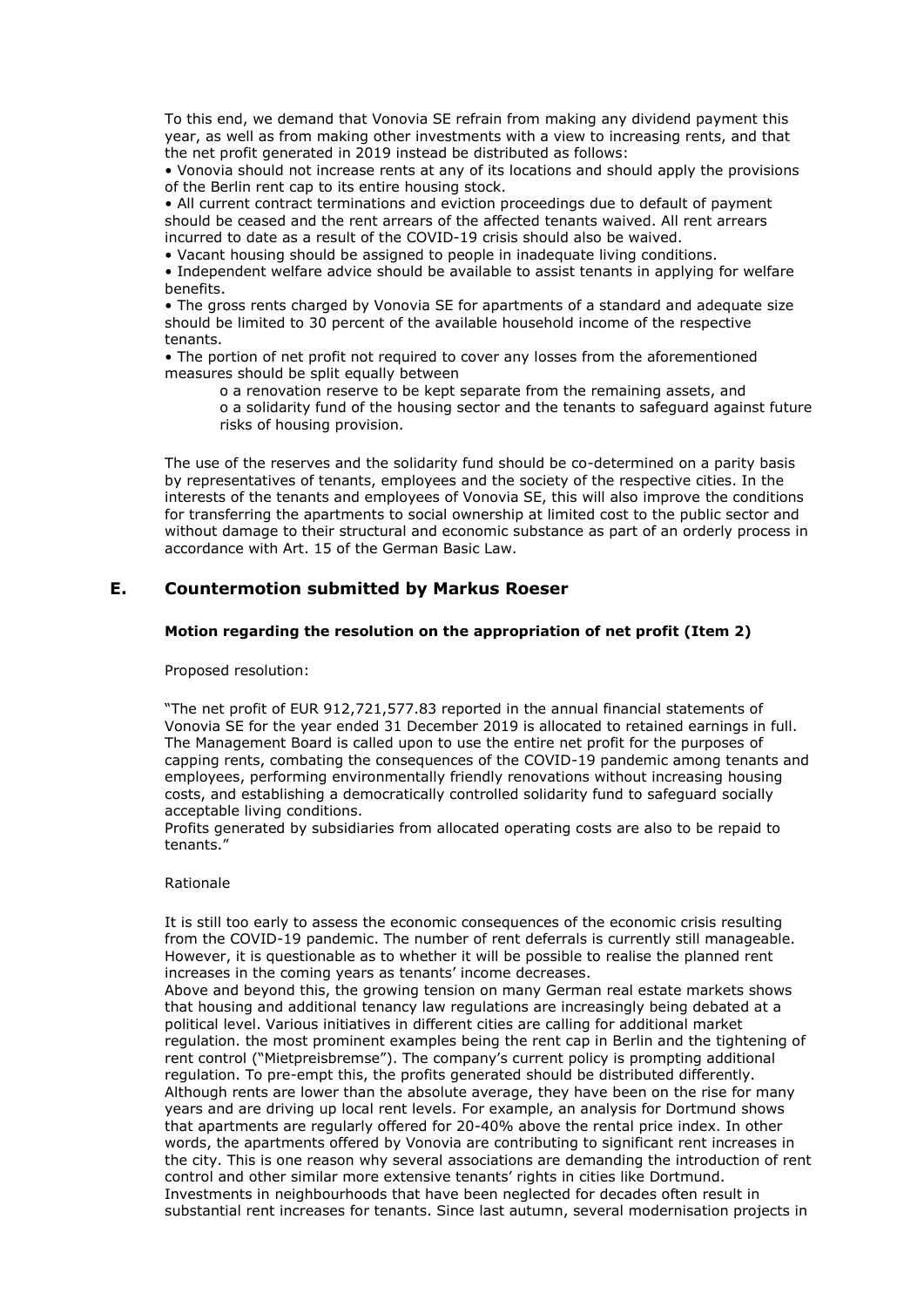Dortmund alone have been accompanied by rent increases of EUR 60-90. The savings achieved through energy-related modernisation have been insufficient to offset the increased rental costs.

Economic hardship among tenants could increase as a result of the current situation. Future modernisation work should therefore be equity-financed to the greatest possible extent and should involve little or nothing in the way of rent increases.

Tenants of many estates in Dortmund have expressed displeasure at rising bills for operating costs. The fact that profits are generated from operating costs via subsidiaries is something that tenants find difficult to accept. As legal actions in Munich and Dresden have shown, tenants are increasingly also fighting back in court. A ruling by the German Federal Court of Justice on increased rights of inspection of the costs charged by subsidiaries is pending. It can be assumed that judicial reviews of admissibility will also be sought by tenants. The profits currently generated from business areas that are allocable as operating costs should be recognised as provisions for future repayments to tenants. As an option, these profits could also be repaid proactively in order to remove additional pressure from the political debate.

# **F. Countermotions submitted by Knut Unger**

### **Motion regarding the resolution on the appropriation of net profit (Item 2)**

Proposed resolution:

"The net profit of EUR 912,721,577.83 reported in the annual financial statements of Vonovia SE for the year ended 31 December 2019 is allocated to retained earnings in full. The Management Board is called upon to use the entire net profit for the purposes of waiving and capping rents, combating the consequences of the COVID-19 pandemic among tenants and employees, performing environmentally friendly renovations without increasing housing costs, and establishing a democratically controlled solidarity fund to safeguard socially acceptable living conditions."

#### Rationale

1. Many tenants have experienced a significant loss of earnings as a result of the COVID-19 pandemic, while their living costs have remained constant or increased. Even following the relaxation of physical distancing measures, income will remain hard hit as an extremely severe economic crisis is anticipated. In this situation, the fact that the capital marketoriented housing sector is siphoning off a growing proportion of employment and social welfare income in order to generate unproductive profits is no longer possible to justify from a social perspective. At Vonovia, 37 cents of every euro of rent paid is distributed as a dividend!

By its own account, Vonovia has at least refrained from further rent increases in recent months. This needs to be the first of many such steps. In Witten, Vonovia rents have increased as a result of "modernisation" or re-letting and are now more than 40% higher than the comparable average local rent, meaning they are driving up local rent levels as a whole. This process must cease immediately. Rents for all tenants must be reduced to at least the comparable average local rent. In many major cities, this is no longer sufficient to make housing affordable. Accordingly, Vonovia SE should apply rules akin to those of the Berlin rent cap to its entire housing stock and lower its rents accordingly. Although this will lead to lower rental income in subsequent years, this will not impair the management of the apartments in any way, especially as the reserves from the non-payment of the dividend will be available. Last but not least, the waiver of rent would strengthen the purchasing power of many people, and hence the local economy.

Without a rent cap, the social aid that is being provided would serve to subsidise high yields. Vonovia would be guilty of making crisis gains from the suffering of others.

2. Emergency aid and easier access to social welfare have helped many people to stay afloat temporarily even as their livelihood has collapsed. The moratorium on contract terminations has also helped to ensure that loss of earnings is not an immediate threat to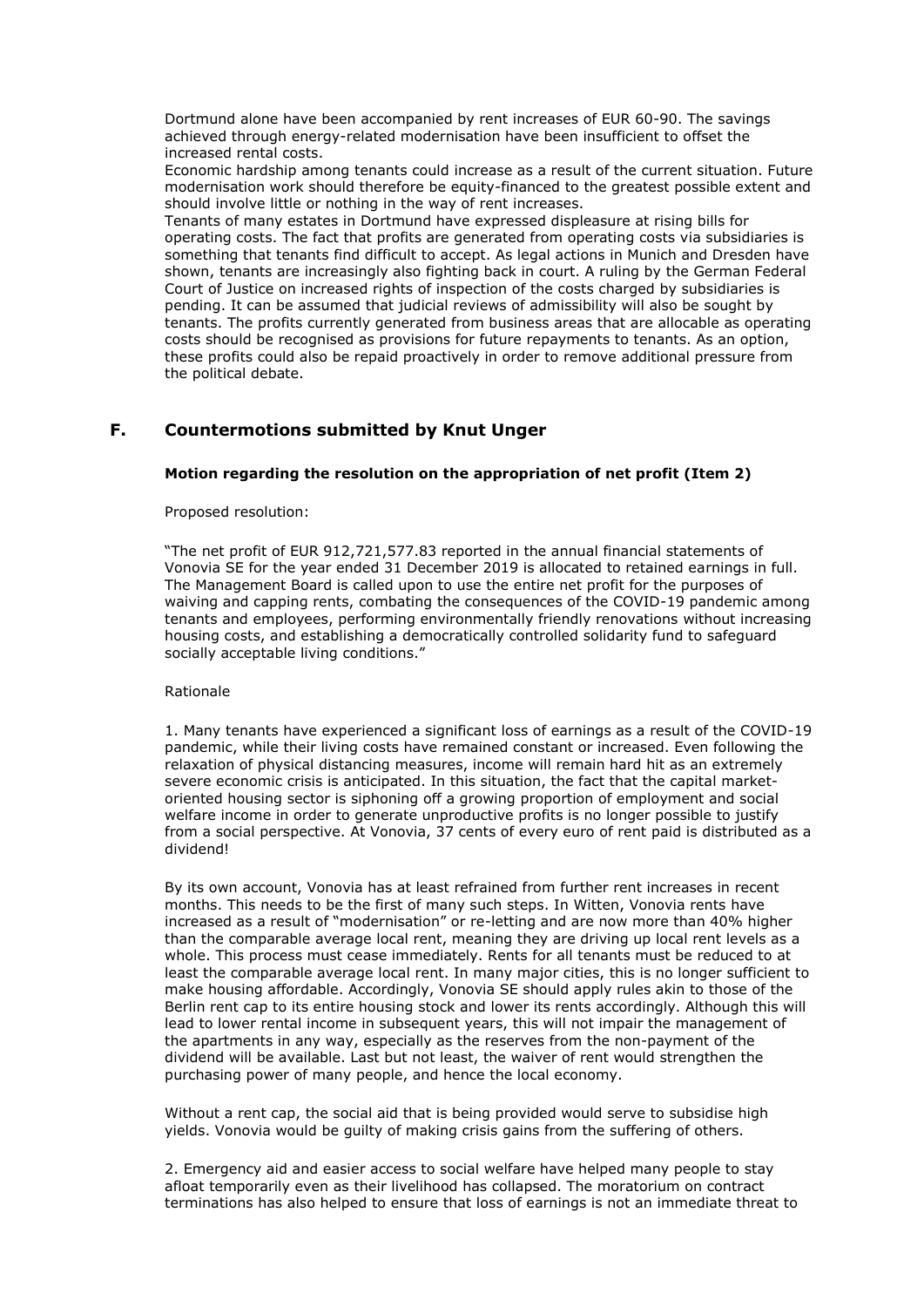people's housing. However, there are gaps in this social security system, the deferred rent has to be repaid by 2022, and the crisis is still a long way from being over.

In cases where tenants do not receive sufficient welfare benefits, Vonovia must waive rents and rent arrears to a sustainable level. If necessary, it must temporarily waive rent in full. As a rule, no Vonovia tenant household should have to spend more than 30% of its net income on housing costs. Retained earnings are available to cover any shortfall in running costs due to rent arrears.

3. Capping and waiving rents must not come at the expense of maintenance work on the housing stock and upgrading it for net-zero carbon emissions. Because it is necessary to invest in the climate-friendly renovation of residential estates in spite of COVID-19 and in the face of the economic crisis, we need the full dividend and the rental income invested in modernisation rent increases for energy-related renovations that do not lead to increased housing costs and for environmentally friendly new builds that can be offered at affordable rents. This is why establishing an ecological renovation reserve with tenant codetermination is particularly important.

#### **Motion regarding the resolution on the formal approval of the actions of the members of the Management Board (Item 3)**

Proposed resolution:

"The approval of the actions of the members of the Management Board is rejected."

#### Rationale:

By systematically exploiting loopholes in statutory provisions and the structurally weak exercise of tenants' rights and abusing the scope of action available to a large corporation, the Management Board has continued to damage the business reputation of VONOVIA SE in the 2019 and 2020 financial years. Legal and political responses are anticipated that could lead to entire business models having to be abandoned and the income generated from rent and ancillary costs having to be partially reduced or repaid, as well as growing calls for the expropriation and social ownership of the finance-dominated housing sector. As a tenant representative, I have observed the systematic abuse of the Management Board's monopoly on information and action in the following areas in particular:

1. The operating, heating and modernisation costs allocable to tenants are increasingly being billed on the basis of intragroup invoices that are inaccurate, excessive, and not auditable under tenancy law. Accordingly, the operating profit (EBITDA) of around EUR 129 million generated from these charges in the 2019 financial year (estimated internal share of "Value-add" earnings) is suspected to rest on shaky legal foundations.

The internal share of the surpluses generated in the "Value-add" reporting segment is based on the profits generated from cost allocation invoices issued by group-owned service companies to the group-owned real estate company in whose name the tenants are billed for the respective costs by the group-owned housing management company. All of these companies have close ties to the Vonovia Management Board in terms of personnel, are subject to profit transfer obligations and form part of the uniform management system of the group holding company. As such, the group holding company as a whole can be considered to be acting as a single entity as the landlord.

Within this structure, the purpose of companies like "Vonovia Immobilien Service GmbH" ("caretakers" = property managers, primarily data collection for Vonovia's IT), "Vonovia Wohnumfeld Service GmbH" (billing of gardening and winter road maintenance services with profit mark-ups), "Vonovia Mess Service GmbH" (intragroup equipment hire), "Vonovia Energie Service GmbH" (gas billing with substantial mark-ups on the net price), "Deutsche TGS GmbH" (maintenance) and "Vonovia Modernisierungs bzw. Engineering GmbH" (billing of modernisation work with a view to increasing rents) is not least to issue profitable invoices.